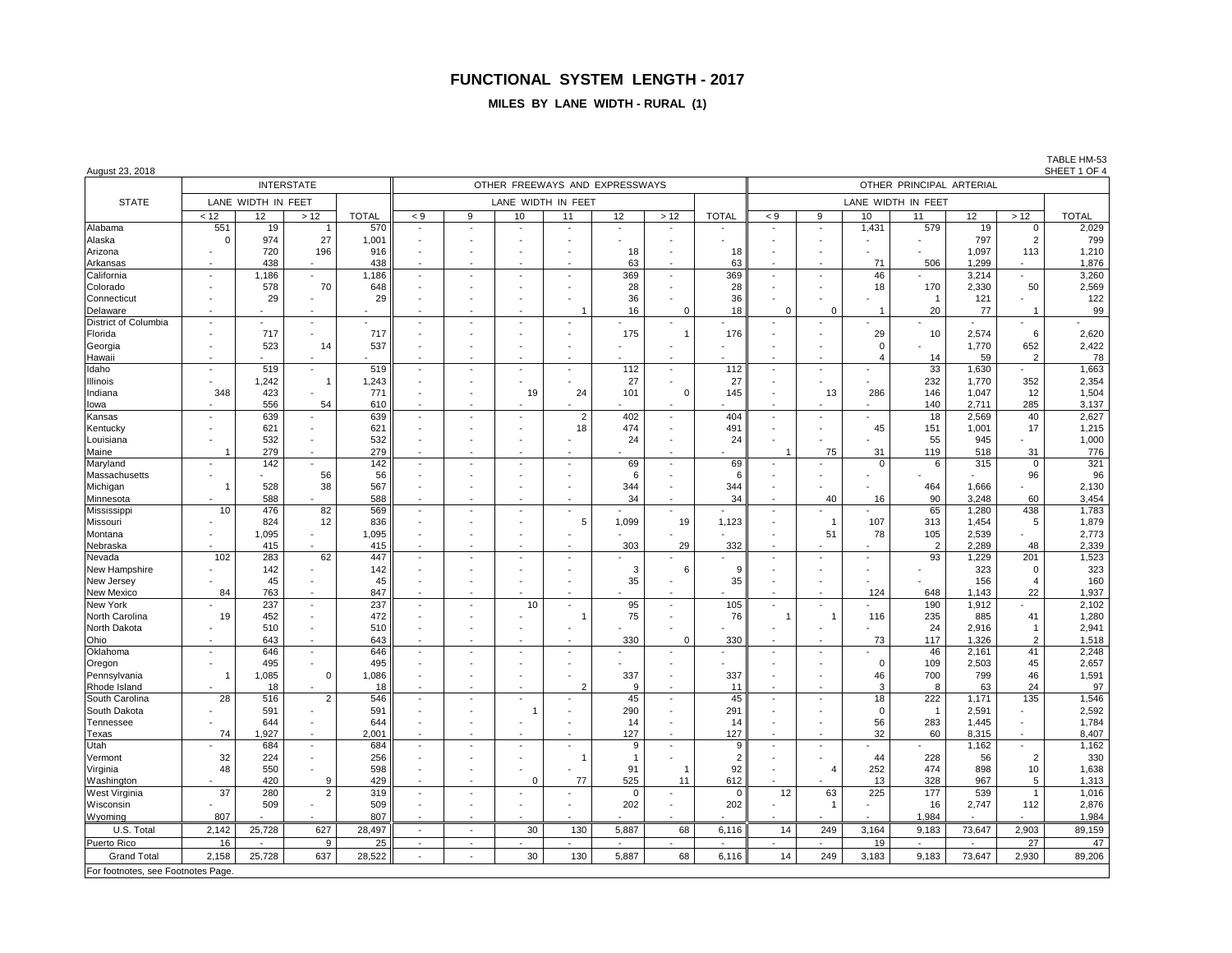**MILES BY LANE WIDTH - RURAL (1)**

| August 23, 2018                    |          | TABLE HM-53<br>SHEET 2 OF 4 |                        |                          |                                    |                          |                |                    |                          |                |                           |                           |                      |                |  |
|------------------------------------|----------|-----------------------------|------------------------|--------------------------|------------------------------------|--------------------------|----------------|--------------------|--------------------------|----------------|---------------------------|---------------------------|----------------------|----------------|--|
|                                    |          |                             |                        | MINOR ARTERIAL           |                                    |                          |                | MAJOR COLLECTOR    |                          |                |                           |                           |                      |                |  |
| <b>STATE</b>                       |          |                             |                        | LANE WIDTH IN FEET       |                                    |                          |                | LANE WIDTH IN FEET |                          |                |                           |                           |                      |                |  |
|                                    | < 9      | 9                           | 10                     | 11                       | 12                                 | >12                      | <b>TOTAL</b>   | $\lt 9$            | 9                        | 10             | 11                        | 12                        | >12                  | <b>TOTAL</b>   |  |
| Alabama                            |          | 73                          | 2,734                  | 888                      | 157                                | $\boldsymbol{9}$         | 3,862          |                    | 2,980                    | 5,577          | 1,845                     | 319                       | 27                   | 10,748         |  |
| Alaska                             |          |                             |                        | $\overline{2}$           | 378                                | 50                       | 431            | 14                 |                          | $\overline{7}$ | 121                       | 1,107                     | 122                  | 1,371          |  |
| Arizona                            |          |                             | 11                     |                          | 1,116                              | 154                      | 1,281          |                    |                          | 16             | 237                       | 3,645                     | 308                  | 4,206          |  |
| Arkansas                           |          | $\overline{2}$              | 766                    | 936                      | 1,359                              | $\overline{\phantom{a}}$ | 3,063          | 461                | 416                      | 6,236          | 3,612                     | 1,145                     |                      | 11,870         |  |
| California                         |          |                             | 171                    |                          | 5,972                              | ÷,                       | 6,143          |                    | $\overline{a}$           |                |                           | 11,935                    |                      | 11,935         |  |
| Colorado                           |          |                             | 239                    | 1,265                    | 1,943                              | 15                       | 3,462          |                    |                          | 842            | 1,758                     | 2,729                     | 121                  | 5,450          |  |
| Connecticut                        |          |                             |                        |                          | 218                                |                          | 218            | 14                 | 45                       | 57             | 86                        | 597                       | 58                   | 857            |  |
| Delaware                           |          | 0                           | $\overline{2}$         | 22                       | 63                                 | 2                        | 89             |                    | 5                        | 134            | 176                       | 51                        | 23                   | 389            |  |
| District of Columbia               |          |                             |                        |                          |                                    | ÷,                       |                |                    |                          |                |                           |                           |                      |                |  |
| Florida                            |          |                             | 148                    | 120                      | 1,917                              | 7                        | 2,192          | 42                 | 257                      | 918            | 1,101                     | 1,677                     | 29                   | 4,025          |  |
| Georgia                            |          |                             | 162                    |                          | 3,302                              | 1,262                    | 4,726          |                    |                          | 8,028          |                           | 2,598                     | 949                  | 11,574         |  |
| Hawaii                             |          | 27                          | 32                     | 72                       | 122                                | $\mathbf{1}$             | 255            | 16                 | 57                       | 54             | 37                        | 55                        | $\mathbf{1}$         | 220            |  |
| Idaho                              |          |                             |                        | 103                      | 1,366                              |                          | 1,470          |                    | $\overline{7}$           | 425            | 722                       | 4,794                     |                      | 5,947          |  |
| Illinois                           |          | ä,                          | 76                     | 836                      | 2,994                              | 810                      | 4,717          | 94                 | 282                      | 2,374          | 6,672                     | 2,027                     | 200                  | 11,648         |  |
| Indiana                            | 55       | 1                           | 561                    | 141                      | 1,552                              |                          | 2,310          | 1,018              | 1,835                    | 3,081          | 532                       | 3,386                     | 65                   | 9,917          |  |
| lowa                               |          | $\overline{\phantom{a}}$    | $\sim$                 | 473                      | 2,828                              | 354                      | 3,655          | 0                  | $\overline{a}$           | 485            | 9,272                     | 3,603                     | 714                  | 14,073         |  |
| Kansas                             |          | 11                          |                        | 333                      | 3,849                              | 55                       | 4,248          |                    | 781                      | 2,871          | 7,651                     | 10,434                    | 712                  | 22,449         |  |
| Kentucky                           | 22       | 165                         | 885                    | 556                      | 701                                | 17                       | 2,346          | 116                | 1,515                    | 3,216          | 602                       | 378                       | 11                   | 5,837          |  |
| Louisiana                          |          |                             | 14                     | 347                      | 1,563                              |                          | 1,925          |                    | 11                       | 768            | 2,561                     | 1,380                     |                      | 4,720          |  |
| Maine                              | 8        | 78                          | 126                    | 148                      | 571                                | $\overline{2}$           | 934            | 317                | 216                      | 1,392          | 610                       | 697                       | 11                   | 3,241          |  |
| Maryland                           |          |                             | 23                     | 63                       | 618                                |                          | 705            | $\overline{7}$     | $\mathbf 0$              | 423            | 382                       | 466                       | 14                   | 1,293          |  |
| Massachusetts                      |          |                             |                        |                          |                                    | 311                      | 311            |                    |                          |                |                           |                           | 853                  | 853            |  |
| Michigan                           | 68       | 40                          | 285                    | 1,944                    | 2,536                              | 14                       | 4,887          | 1,074              | 429                      | 3,661          | 6,870                     | 4,012                     | 325                  | 16,371         |  |
| Minnesota                          |          | 30                          | 260                    | 63                       | 6,316                              |                          | 6,670          |                    | 28                       | 30             | 14                        | 15,542                    | 26                   | 15,639         |  |
| Mississippi                        |          | 66                          | 287                    | 1,579                    | 1,677                              | 145                      | 3,754          | 115                | 972                      | 6,409          | 2,362                     | 1,967                     | 124                  | 11,948         |  |
| Missouri                           |          |                             | 1,028                  | 1,773                    | 1,145                              | 59                       | 4,006          |                    |                          | 9,625          | 5,501                     | 1,002                     | 104                  | 16,232         |  |
| Montana                            |          |                             | 37                     | 584                      | 2,222                              |                          | 2,843          | 203                | 292                      | 812            | 1,002                     | 4,474                     | 94                   | 6,877          |  |
| Nebraska                           |          | ÷,                          |                        | 20                       | 4,019                              | 140                      | 4,180          | 229                | 505                      | 1,053          | 2,275                     | 6,844                     | 456                  | 11,361         |  |
| Nevada                             |          | ÷.                          | $\overline{4}$         | 55                       | 625                                | 37                       | 721            |                    |                          | 187            | 274                       | 1,469                     | 327                  | 2,256          |  |
| New Hampshire                      |          | $\overline{\phantom{a}}$    | $\boldsymbol{2}$       | 65                       | 513                                | 46                       | 625            | ٠                  | ٠                        | 64             | 288                       | 570                       | 120                  | 1,042          |  |
| New Jersey                         |          |                             | $\mathbf{1}$           | 6                        | 292                                | 8                        | 307            |                    |                          | 44             | 127                       | 510                       | 93                   | 775            |  |
| New Mexico                         |          | ÷,                          | 208                    | 818                      | 1,226                              | 37<br>÷,                 | 2,289          | 1                  | 639                      | 1,028          | 1,567                     | 1,255                     | 35                   | 4,525          |  |
| New York                           |          |                             | 359                    | 873                      | 1,603                              |                          | 2,835          |                    | 261                      | 1,786          | 1,366                     | 2,030                     | $\ddot{\phantom{1}}$ | 5,443          |  |
| North Carolina                     | 2        | 66                          | 709                    | 705                      | 917                                | $\overline{\phantom{a}}$ | 2,399          | 49                 | 609                      | 1,057          | 1,953                     | 828                       |                      | 4,496          |  |
| North Dakota                       |          |                             |                        |                          | 2,526                              | ä,                       | 2,526          |                    |                          |                | 589                       | 11,388                    | ä,                   | 11,977         |  |
| Ohio                               |          | 114<br>14                   | 477                    | 519<br>332               | 1,544<br>2,310                     | 17                       | 2,655          | 181<br>431         | 2,741<br>2,217           | 3,932          | 1,160<br>4,088            | 3,026                     |                      | 11,040         |  |
| Oklahoma                           |          | 1                           | $\boldsymbol{2}$<br>70 |                          |                                    |                          | 2,675          |                    |                          | 6,151          |                           | 7,979                     | 177                  | 21,042         |  |
| Oregon<br>Pennsylvania             |          | ÷,                          | 731                    | 370<br>2,354             | 1,722<br>1,453                     | 61<br>49                 | 2,224<br>4,587 | 69<br>55           | 621<br>514               | 1,476<br>2,505 | 2,630<br>3,146            | 2,967<br>1,052            | 410<br>66            | 8,174<br>7,339 |  |
| Rhode Island                       |          | $\blacksquare$              |                        | 8                        | 53                                 | 11                       | 72             |                    | ä,                       | 12             | 31                        | 102                       | 27                   | 172            |  |
| South Carolina                     |          | 1                           | 143                    | 715                      | 2,068                              | 55                       | 2,982          | 458                | 1,152                    | 3,399          | 3,823                     | 1,034                     | 157                  | 10,022         |  |
| South Dakota                       |          |                             | 9                      | 21                       | 2,932                              |                          | 2,962          | 162                | 502                      | 632            | 1,272                     | 9,834                     |                      | 12,403         |  |
| Tennessee                          |          | 61                          | 251                    | 1,101                    | 1,534                              | ÷,                       | 2,947          | 38                 | 665                      | 1,907          | 1,351                     | 1,039                     |                      | 5,001          |  |
| Texas                              |          | 5                           | 260                    | 310                      | 9,965                              | $\overline{\phantom{a}}$ | 10,540         | 679                |                          | 6,928          | 6,384                     | 21,010                    | 134                  | 35,135         |  |
| Utah                               |          |                             |                        | $\blacksquare$           | 1,315                              | ÷,                       | 1,315          | 133                | 14                       | 43             | 138                       | 2,776                     | 147                  | 3,249          |  |
| Vermont                            |          |                             | 518                    | 203                      | $\prime$                           |                          |                |                    |                          | 852            | 894                       |                           | 3                    | 1,972          |  |
| Virginia                           | $\sim$   | 40                          | 2,420                  | 825                      | 219                                | 89                       | 735<br>3,593   | 1,248              | 117<br>1,811             | 3,394          | 815                       | 107<br>168                |                      | 7,435          |  |
| Washington                         |          | 10                          | 162                    | 1,201                    | 646                                | 3                        | 2,021          |                    |                          | 1,010          | 3,818                     | 2,951                     | 311                  | 8,090          |  |
| West Virginia                      | 31       | 206                         | 641                    | 315                      | 147                                | $\overline{\mathcal{I}}$ | 1,347          | 1,267              | 1,509                    | 1,425          | 464                       | 841                       | 18                   | 5,524          |  |
| Wisconsin                          | 91       | $\overline{\phantom{a}}$    |                        | 353                      | 4,188                              | 100                      | 4,732          | 216                | $\overline{\phantom{a}}$ | 610            | 5,508                     | 3,940                     | 1,793                | 12,067         |  |
| Wyoming                            |          | $\blacksquare$              |                        | 1,227                    |                                    |                          | 1,227          |                    |                          |                | 2,744                     |                           |                      | 2,744          |  |
|                                    |          |                             |                        |                          |                                    |                          |                |                    |                          |                |                           |                           |                      |                |  |
| U.S. Total<br>Puerto Rico          | 277      | 1,018                       | 14,816                 | 24,648<br>$\blacksquare$ | 88,310                             | 3,928                    | 132,997        | 8,707              | 24,003                   | 96,933<br>78   | 100,424<br>$\blacksquare$ | 163,742<br>$\blacksquare$ | 9,165                | 402,975        |  |
| <b>Grand Total</b>                 | 9<br>286 | $\blacksquare$<br>1,018     | 119<br>14,935          | 24,648                   | $\overline{\phantom{a}}$<br>88,310 | 86<br>4,014              | 215<br>133,212 | 8,707              | $\blacksquare$<br>24,003 | 97,011         | 100,424                   | 163,742                   | 165<br>9,330         | 242<br>403,217 |  |
| For footnotes, see Footnotes Page. |          |                             |                        |                          |                                    |                          |                |                    |                          |                |                           |                           |                      |                |  |

TABLE HM-53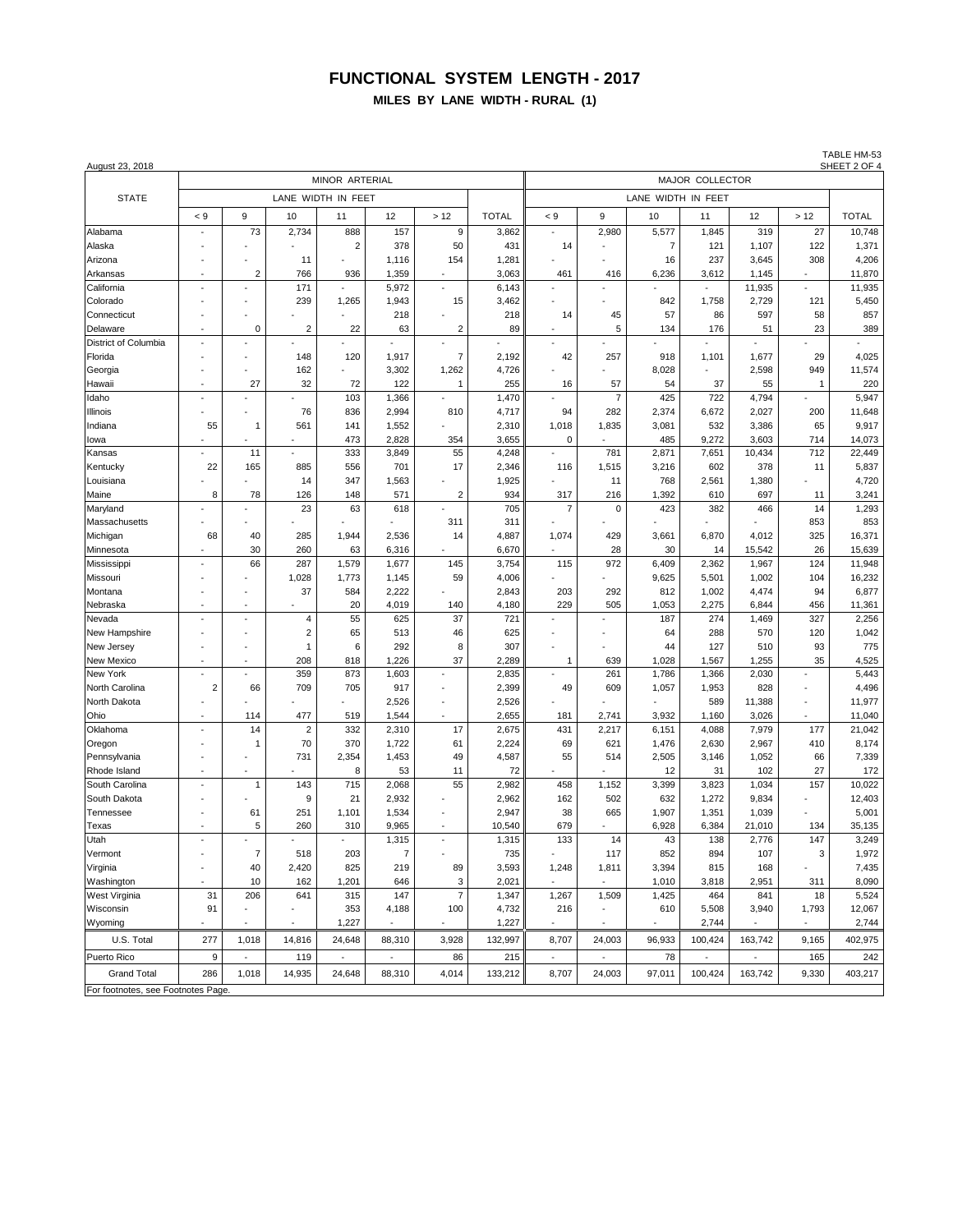**MILES BY LANE WIDTH - URBAN (1)**

| August 23, 2018                   |                |                    |                          |              |                          |                |                |                                |           |                |              |                |                                |                     |                          |                 |                | SHEET 3 OF 4 |
|-----------------------------------|----------------|--------------------|--------------------------|--------------|--------------------------|----------------|----------------|--------------------------------|-----------|----------------|--------------|----------------|--------------------------------|---------------------|--------------------------|-----------------|----------------|--------------|
|                                   |                |                    | <b>INTERSTATE</b>        |              |                          |                |                | OTHER FREEWAYS AND EXPRESSWAYS |           |                |              |                |                                |                     | OTHER PRINCIPAL ARTERIAL |                 |                |              |
| <b>STATE</b>                      |                | LANE WIDTH IN FEET |                          |              |                          |                |                | LANE WIDTH IN FEET             |           |                |              |                |                                |                     | LANE WIDTH IN FEET       |                 |                |              |
|                                   | < 12           | 12                 | >12                      | <b>TOTAL</b> | < 9                      | 9              | 10             | 11                             | 12        | >12            | <b>TOTAL</b> | < 9            | 9                              | 10                  | 11                       | 12 <sup>°</sup> | $>12$          | <b>TOTAL</b> |
| Alabama                           | 391            | 39                 |                          | 431          | ٠                        |                | 15             | 10                             | 2         |                | 27           |                | 11                             | 689                 | 505                      | 77              | $\overline{4}$ | 1,286        |
| Alaska                            | 14             | 64                 |                          | 79           |                          |                |                |                                |           |                |              |                |                                |                     | 6                        | 127             | 6              | 140          |
| Arizona                           | 12             | 226                | 14                       | 252          |                          |                |                |                                | 215       | $\Omega$       | 215          |                |                                |                     | 46                       | 739             | 59             | 844          |
| Arkansas                          | 10             | 292                |                          | 302          |                          |                |                |                                | 94        |                | 96           |                | -1                             | 43                  | 206                      | 373             |                | 623          |
| California                        |                | 1,270              |                          | 1,270        |                          |                | a              |                                | 1,541     |                | 1,550        |                |                                | 53                  | $\overline{4}$           | 6,704           |                | 6,762        |
| Colorado                          | $\overline{2}$ | 302                |                          | 304          |                          |                |                |                                | 320       |                | 324          |                |                                | 103                 | 138                      | 821             | $\overline{7}$ | 1,068        |
| Connecticut                       |                | 317                |                          | 317          |                          |                |                |                                | 243       |                | 244          |                |                                | 13                  | 14                       | 681             | $\overline{3}$ | 712          |
| Delaware                          |                | 39                 |                          | 41           |                          |                |                |                                | 34        | 2              | 39           |                | $\Omega$                       | $\mathbf 0$         | 22                       | 176             | 16             | 214          |
| District of Columbia              | $\Omega$       | -5                 | 7                        | 12           | $\overline{\phantom{a}}$ | $\Omega$       | 5              |                                | -7        | $\overline{2}$ | 16           | $\overline{4}$ | 15                             | 35                  | 35                       | 12              | $\overline{4}$ | 107          |
| Florida                           |                | 747                | 31                       | 778          | ٠                        |                |                |                                | 565       | 3              | 574          | $\Omega$       | 3                              | 86                  | 771                      | 2.981           | 132            | 3,974        |
| Georgia                           |                | 639                | 71                       | 710          |                          |                | 32             |                                | 134       | 11             | 177          |                |                                | 150                 |                          | 1.571           | 657            | 2,378        |
| Hawaii                            | $\overline{7}$ | 47                 | -1                       | 55           |                          |                |                | 11                             | 22        | -1             | 34           | ٠              |                                | 24                  | 73                       | 158             | 10             | 266          |
| Idaho                             |                | 90                 |                          | 90           |                          |                |                |                                | 28        |                | 28           |                |                                |                     | $\mathbf 0$              | 423             |                | 430          |
| Illinois                          | $\overline{2}$ | 893                | 15                       | 910          | ٠                        |                |                | $\overline{2}$                 | 102       | 3              | 112          |                | 9                              | 119                 | 393                      | 2,166           | 175            | 2,861        |
| Indiana                           | 141            | 351                | ٠                        | 492          |                          |                | 12             | 14                             | 153       | $\overline{2}$ | 181          |                | 23                             | 403                 | 95                       | 1,069           | 69             | 1,660        |
| lowa                              | 5              | 120<br>234         | 47                       | 172<br>234   | $\sim$                   |                |                |                                | 174       | 13             |              |                |                                | 6<br>$\overline{4}$ | 35<br>15                 | 572<br>233      | 285<br>65      | 899<br>319   |
| Kansas                            |                | 221                |                          | 222          |                          |                |                |                                | 75        |                | 191<br>75    |                | $\overline{2}$<br>$\mathbf{1}$ | 89                  | 109                      | 438             | 9              | 646          |
| Kentucky<br>Louisiana             |                | 404                |                          | 405          |                          |                |                |                                | 72        |                | 72           |                | 11                             | 24                  | 105                      | 931             |                | 1,073        |
| Maine                             | $\Omega$       | 87                 | $\Omega$                 | 87           |                          |                |                |                                | 15        |                | 18           |                | $\mathsf{Q}$                   | 6                   | 11                       | 103             | 18             | 148          |
| Maryland                          |                | 338                |                          | 338          |                          |                |                |                                | 306       | 5              | 311          |                | 10                             | 44                  | 23                       | 915             | 17             | 1,009        |
| Massachusetts                     | $\Omega$       | $\overline{0}$     | 143                      | 144          | ٠                        |                |                |                                | 19        | 225            | 244          |                |                                |                     |                          | $\Omega$        | 1,659          | 1,660        |
| Michigan                          |                | 671                | 10                       | 682          |                          |                | $\mathcal{C}$  |                                | 349       | 5              | 354          | 66             | 29                             | 135                 | 731                      | 1,364           | 38             | 2,362        |
| Minnesota                         |                | 325                |                          | 325          |                          |                |                |                                | 220       |                | 221          |                | 10                             | $\overline{4}$      | 9                        | 589             | 6              | 618          |
| Mississippi                       |                | 213                | 33                       | 253          |                          |                |                |                                | 51        | 9              | 64           |                | $\overline{2}$                 | 37                  | 157                      | 666             | 88             | 951          |
| Missouri                          | 8              | 523                |                          | 531          |                          |                | $\Omega$       | 8                              | 477       | $\overline{0}$ | 485          |                | $\overline{2}$                 | 58                  | 101                      | 686             | 20             | 866          |
| Montana                           |                | 98                 |                          | 98           |                          |                |                |                                |           |                |              |                | $\overline{1}$                 | 5                   | $\overline{4}$           | 247             |                | 257          |
| Nebraska                          |                | 67                 |                          | 68           |                          |                |                |                                | 106       | 24             | 130          |                |                                |                     | 10                       | 168             | 147            | 326          |
| Nevada                            | 24             | 92                 | 38                       | 154          |                          |                | $\mathcal{R}$  |                                | 37        | 10             | 53           |                |                                | 17                  | 67                       | 259             | 31             | 374          |
| New Hampshire                     | $\overline{1}$ | 82                 |                          | 83           |                          |                |                |                                | 74        | $\Omega$       | 74           |                |                                | $\mathbf 0$         | 8                        | 204             | 12             | 224          |
| New Jersey                        |                | 387                |                          | 387          |                          |                |                | 11                             | 442       |                | 453          |                |                                | 33                  | 55                       | 1,461           | 251            | 1,800        |
| <b>New Mexico</b>                 | 74             | 79                 |                          | 153          |                          |                |                |                                | 6         |                | 12           |                |                                | 60                  | 362                      | 226             | 38             | 685          |
| <b>New York</b>                   | $\mathbf{1}$   | 79                 | $\sim$                   | 80           |                          |                |                | 37                             | 139       | $\sim$         | 176          | 12             |                                | 436                 | 328                      | 2,259           |                | 3,036        |
| North Carolina                    | 13             | 578                |                          | 591          |                          |                | 11             | 28                             | 304       |                | 344          | 10             | 19                             | 125                 | 288                      | 1,103           | 32             | 1,576        |
| North Dakota                      |                | 61                 |                          | 61           |                          |                |                |                                |           |                |              |                |                                | $\overline{1}$      | 3                        | 205             | $\overline{1}$ | 210          |
| Ohio                              | 3              | 927                | $\overline{2}$           | 931          |                          |                |                |                                | 566       | 12             | 580          |                | 5                              | 279                 | 214                      | 1,821           | 127            | 2,445        |
| Oklahoma                          | $\Omega$       | 286<br>233         | ×,                       | 286          |                          |                |                | $\overline{2}$                 | 191       | 12             | 205          | 2              | 5                              | 68<br>3             | 120<br>68                | 561<br>697      | 417            | 1,173        |
| Oregon<br>Pennsylvania            |                | 775                |                          | 234<br>775   | ×,                       |                |                | 14                             | 57<br>545 |                | 64<br>559    | 3              |                                | 276                 | 788                      | 1.400           | 87<br>308      | 856<br>2,774 |
| Rhode Island                      |                | 52                 |                          | 52           |                          |                |                |                                | 81        |                | 81           |                |                                | 30                  | 48                       | 224             | 40             | 342          |
| South Carolina                    | 3              | 294                | 8                        | 304          | $\overline{\phantom{a}}$ | $\Omega$       |                |                                | 75        | 8              | 84           | $\overline{a}$ | 3                              | 8                   | 99                       | 565             | 380            | 1,058        |
| South Dakota                      |                | 88                 |                          | 88           |                          |                |                |                                | 17        |                | 18           |                |                                | 3                   | 8                        | 126             |                | 137          |
| Tennessee                         | $\mathbf{1}$   | 553                | ٠                        | 554          | ٠                        |                |                |                                | 172       | $\Omega$       | 173          | $\sim$         |                                | 100                 | 241                      | 1.564           | $\overline{1}$ | 1,905        |
| Texas                             | 22             | 1,436              |                          | 1,458        |                          |                |                | 14                             | 1,375     |                | 1,389        |                | 3                              | 73                  | 551                      | 5,472           | 49             | 6,147        |
| Utah                              |                | 253                | ٠                        | 253          | ٠                        |                |                |                                | 49        |                | 49           | $\mathbf{r}$   |                                |                     |                          | 656             |                | 656          |
| Vermont                           | 11             | 41                 | 13                       | 64           |                          | $\Omega$       | C              | 6                              | 9         | $\overline{0}$ | 16           |                | $\overline{1}$                 | 15                  | 71                       | 37              | $\overline{2}$ | 126          |
| Virginia                          | 3              | 515                | $\Omega$                 | 519          | 20                       | $\Omega$       |                | 3                              | 328       | 3              | 355          | 38             | $\mathbf{1}$                   | 88                  | 188                      | 1,013           | 24             | 1,353        |
| Washington                        | $\overline{7}$ | 326                |                          | 334          | $\sim$                   |                |                | 28                             | 382       | 12             | 421          | $\Omega$       | 14                             | 28                  | 484                      | 859             | 55             | 1,441        |
| West Virginia                     | 46             | 189                | $\overline{\phantom{a}}$ | 235          | $\Omega$                 |                | $\Omega$       |                                | 12        | $\overline{2}$ | 14           | $\Omega$       | 9                              | 45                  | 100                      | 239             | 6              | 399          |
| Wisconsin                         |                | 346                | $\overline{1}$           | 346          | ٠                        |                |                |                                | 298       | 3              | 301          | $\Omega$       | 5                              | 6                   | 63                       | 1,034           | 812            | 1,919        |
| Wyoming                           | 106            |                    |                          | 106          |                          |                |                |                                |           |                |              |                |                                |                     | 221                      |                 |                | 221          |
| U.S. Total                        | 917            | 16,294             | 439                      | 17,650       | 21                       | $\overline{2}$ | 100            | 221                            | 10,482    | 376            | 11,203       | 146            | 204                            | 3,832               | 7,994                    | 46,975          | 6,165          | 65,315       |
| <b>Puerto Rico</b>                | 115            | $\sim$             | 98                       | 213          | 24                       | ×.             | $\overline{4}$ | ٠                              | ٠         | 21             | 49           | 24             |                                | 156                 | $\sim$                   | $\sim$          | 197            | 377          |
| <b>Grand Total</b>                | 1,031          | 16,294             | 537                      | 17,862       | 45                       | $\overline{2}$ | 104            | 221                            | 10,482    | 397            | 11,252       | 170            | 204                            | 3,988               | 7,994                    | 46,975          | 6,362          | 65,692       |
| For footnotes, see Footnotes Page |                |                    |                          |              |                          |                |                |                                |           |                |              |                |                                |                     |                          |                 |                |              |

TABLE HM-53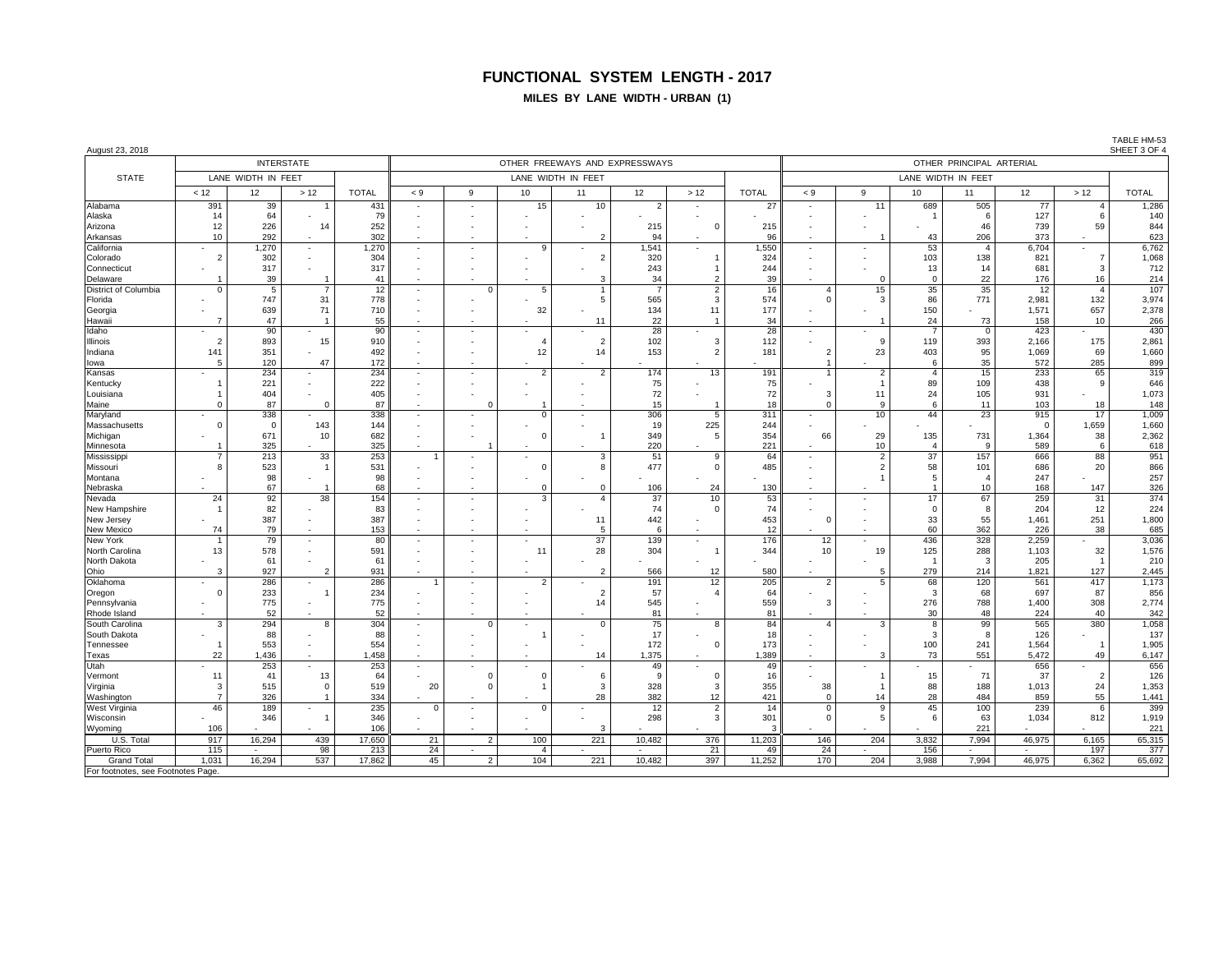#### **MILES BY LANE WIDTH - URBAN (1)**

| August 23, 2018 |  |  |
|-----------------|--|--|

August 23, 2018 SHEET 4 OF 4 MINOR ARTERIAL MAJOR COLLECTOR MINOR COLLECTOR STATE I LANE WIDTH IN FEET LANE LANE WIDTH IN FEET LANE WIDTH IN FEET LANE WIDTH IN FEET LANE WIDTH IN FEET LANE WIDTH IN FEET <9 | 9 | 10 | 11 | 12 | >12 | TOTAL | <9 | 9 | 10 | 11 | 12 | >12 | TOTAL | <9 | 9 | 32 | TOTAL | <9 | 9 | 10 | 11 | 12 | >12 | TOTAL Alabama | - | 196 | 881 | 821 | 288 | 46 | 2,231 | - | 871 | 1,174 | 768 | 542 | 108 | 3,463 || - | 73 | 44 | 34 | 18 | - 4 | 173 Alaska | - | - | 1 | 16 | 175 | 8 | 201 | - | - | 5 | 28 | 192 | 26 | 251 || - | 6 | 12 | 32 | 170 | 14 | 234 Arizona - - 85 215 2,051 287 2,638 3 1 26 54 1,656 193 1,933 1 - 4 0 208 10 223 Arkansas | 7 | 184 | 432 | 441 | 649 | 123 | 1,836 || 190 | 253 | 863 | 273 | 400 | 220 | 2,198 || 39 | 49 | 77 | 45 | 22 | 14 | 245 California - | - | - | 184 | 20 | 10,837 | - | 11,040 | - | - | 75 | - 42 | 12,495 | - | 12,612 || - | - | - 3 | - 0 | - 296 | - | - 299 | - | - 299 | - | - 299 | - | - 299 | - | - 299 | - | - 299 | - | - 299 | - | - 299 | Colorado | 2| 7| 417| 202| 1,131| 45| 1,804| - | 4| 477| 193| 1,089| 89| 1,852|| - | - | 15| 11| -40| - 1| -66 Connecticut | | 3| 49| 73| 1,538| 10| 1,672| 4| 40| 163| 236| 1,370| 4| 1,816|| - | 10| 70| 26| 207| - | 313 Delaware | 1 | 0 | 11 | 56 | 114 | 38 | 221 | 2 | 7 | 58 | 133 | 134 | 74 | 407 || 0 | 2 | 30 | 25 | 4 | 6 | 66 District of Columbia | 4 | 27 | 54 | 35 | 22 | 21 | 163 | 8 | 21 | 29 | 46 | 35 | 17 | 156 || - | - | - | - | - | - | - | - | -Florida | 4| 18| 441| 943| 2,568| 229| 4,203| 8| 168| 1,480| 1,653| 2,727| 414| 6,449|| 13| 53| 562| 435| 717| 85| 1,864 Georgia - | - | - | 2,678 | - | 1,408 | 716 | 4,802 | - | - | 3,465 - | 219 | 81 | 3,764 || - | - | 725 | - | - 1 | - | - 725 Hawaii | 5 | 4 | 18 | 38 | 126 | 1 | 192 | - | 16 | 48 | 27 | 164 | 8 | 263 || 6 | 7 | 45 | 6 | 112 | 14 | 190 Idaho | - | 3| 44| 38| 574| - | 660| 1| - | 75| 45| 635| - | 756|| - | - | - | - | - | 11| - | 11 Illinois | - | 16| 411| 675| 2,280| 779| 4,162| - | 245| 726| 1,105| 2,078| 639| 4,794|| - | 175| 514| 417| 290| 78| 1,474 Indiana | 131 | 340 | 1,162 | 239 | 1,212 | 86 | 3,169 | 395 | 847 | 1,096 | 177 | 693 | 184 | 3,392 || 225 | 117 | 163 | 35 | 93 | 58 | 690 Iowa 15 17 54 155 522 823 1,586 1 5 42 167 307 624 1,146 - - - - - - - Kansas | 14| 56| 91| 210| 476| 527| 1,373| 61| 100| 241| 196| 705| 463| 1,765|| 21| 39| 45| 64| 123| 97| 389 Kentucky | 1| 52| 326| 369| 527| 83| 1,358| 18| 183| 680| 225| 191| 87| 1,384|| 27| 93| 149| 45| 53| 37| 404 Louisiana | 4 46 366 408 1,123 8 1,954 13 266 579 576 721 - 2,154 2| 17 60 78 57 - 214 Maine 0 3 35 11 179 26 254 8 46 114 84 206 84 542 2 9 41 11 7 3 73 Maryland | 0| 1| 181| 43| 1,297| 59| 1,581| 1| 27| 630| 135| 825| 239| 1,857|| 1| 30| 165| 107| 215| 25| 543 Massachusetts - - - - 4 3,091 3,094 - - - - 2 2,568 2,570 - - - - - - - Michigan | 154 111 | 735 1,686 1,832 422 4,941 566 135 888 1,142 776 381 3,889 6 2 24 66 8 1 1 105 Minnesota | | 133 | 154 167 2,038 68 2,559 - | 140 188 87 1,752 39 2,206 | | 39 25 25 26 697 12 799 Mississippi | | | 20| 196| 388| 376| 108| 1,088| 12| 84| 555| 372| 375| 176| 1,574|| - | 1| 6| 3| - | - | 10 Missouri | - | 3| 267 | 927 | 881 | 75 | 2,153 | - | 14 | 321 | 824 | 1,023 | 99 | 2,280 || - | 17 | 55 | 83 | 130 | - | 285 Montana | | | 1| 16| 14| 259| | | 290| 10| 9| 43| 44| 299| | | 405|| | | | | | | | | | | | | | | | | | 54 Nebraska | 0 | - | 9 | 69 | 386 | 399 | 862 || - | 2 | 36 | 67 | 212 | 331 | 648 || 0 || 1 || 6 || 9 || 27 || 25 || 69 Nevada | 1 | 0 | 39 | 127 | 398 | 328 | 893 | 1 | - | 2 | 9 | 32 | 5 | 49 || - | 35 | 43 | 125 | 488 | 502 | 1,192 New Hampshire | - | - | 16| 54| 351| 67| 490| 1| - | 81| 127| 284| 43| 536|| - | - | - | - | - | - | - | -New Jersey | 13 | 8 | 110 | 532 | 1,973 | 996 | 3,632 | 71 | 67 | 275 | 645 | 1,156 | 707 | 2,922 || 3 | 5 | 92 | 86 | 179 | 36 | 401 New Mexico | 5| 8| 219| 274| 195| 33| 735| - | 8| 148| 396| 237| 42| 832|| 1| 32| 49| 92| 83| 48| 306 New York | | 188 | 839 | 879 | 2,952 | | 4,857 | 197 | 680 | 1,727 | 1,015 | 1,692 | | 5,312 || | 4 | 3 | | 44 | 28 | 28 | | 106 North Carolina | 19 122 418 713 1,437 65 2,774 55 264 960 508 707 60 2,555 7 - 13 13 15 9 - 44 North Dakota - | - | - | - | 2 | 312 | 1 | 316 | - | - | - | 25 | 301 | - | 326 || - | - | - | - | - | - | - | Ohio | 4| 214| 1,005| 462| 1,987| 299| 3,971| 70| 588| 2,042| 644| 1,824| 202| 5,369|| 19| 119| 303| 46| 96| 14| 598 Oklahoma | 14| 127| 369| 649| 724| 380| 2,263| 41| 173| 403| 306| 294| 331| 1,548|| 4| 13| 83| 12| 20| 6| 137 Oregon | - | 4| 34| 288| 773| 186| 1,285| 1| 82| 227| 442| 1,040| 334| 2,125|| 2| 3| 46| 182| 245| 17| 495 Pennsylvania | 12 91 584 1,500 1,167 542 3,897 94 286 2,065 1,725 914 559 5,643 - - - - - - - - - - -Rhode Island I - I - I 5 | 65 | 218 | 55 | 343 | - | 26 | 71 | 165 | 161 | 116 | 540 || - | 3 | - | 12 | 15 | 4 | 33 South Carolina | 0 | 9 |241 |260 | 661 | 604 | 1,775 | 53 | 104 | 1,068 | 379 | 674 | 541 | 2,818 || 10 | 22 | 20 | 1 | 20 | - | 73 South Dakota - 2 10 1 422 - 435 - 1 7 32 309 - 350 - - - - - - - Tennessee | 2| 24| 328| 681| 1,538| 1| 2,574| 15| 215| 698| 672| 944| 8| 2,552|| 18| 113| 401| 240| 112| 22| 906 Texas | 1| 10| 380| 1,098| 6,241| 265| 7,994| 49| 260| 1,364| 2,296| 10,801| 999| 15,770|| 23| 90| 169| 167| 532| 137| 1,119 Utah | - | - | - | 4 | 652 | 21 | 677 | - | - | 35 | 6 | 972 | 91 | 1,104 || - | - | 12 | 9 | 494 | 18 | 534 Vermont | | 5| 64| 52| 17| 9| 148| | 21| 66| 93| 45| 21| 246|| | 3| 9| 4| 6| 6| 27 Virginia | 25 | 48 | 676 | 323 | 1,133 | 76 | 2,281 | 166 | 287 | 793 | 399 | 744 | 139 | 2,528 || 132 | 151 | 223 | 42 | 163 | 24 | 736 Washington | | 2| 337| 748| 1,542| 86| 2,715| - | 48| 342| 864| 1,334| 133| 2,721|| 1| 11| 37| 71| 77| 7| 204 West Virginia | 23 | 111 | 167 | 117 | 292 | 10 | 720 | 82 | 179 | 353 | 98 | 174 | 14 | 901 || 12 | 7 | 28 | 4 | 9 | - | 61 Wisconsin 39 22 65 273 665 1,564 2,627 - 20 155 351 436 1,706 2,669 - - - - - - - Wyoming | - | - | - | 249 | - | - | 249 | - | - | - | 504 | - | - | 504 || - | - | - | 92 | - | - | 92 U.S. Total | 500 | 2,235 | 15,205 | 17,608 | 60,527 | 13,666 | 109,741 | 2,199 | 6,793 | 26,959 | 20,399 | 56,898 | 13,199 | 126,447 || 579 | 1,353 | 4,430 | 2,790 | 6,109 | 1,324 | 16,585 Puerto Rico | 99 - | 430 | - | - | 385 | 913 | 136 | - | 501 | - | - | 526 | 1,164 || - | - | - | - | - | - | - | -Grand Total | 599 | 2,235 | 15,634 | 17,608 | 60,527 | 14,051 | 110,654 | 2,336 | 6,793 | 27,460 | 20,399 | 56,898 | 1,3725 | 127,611 || 579 | 1,353 | 4,430 | 2,790 | 6,109 | 1,324 | 16,585

For footnotes, see Footnotes Page.

TABLE HM-53<br>SHEET 4 OF 4